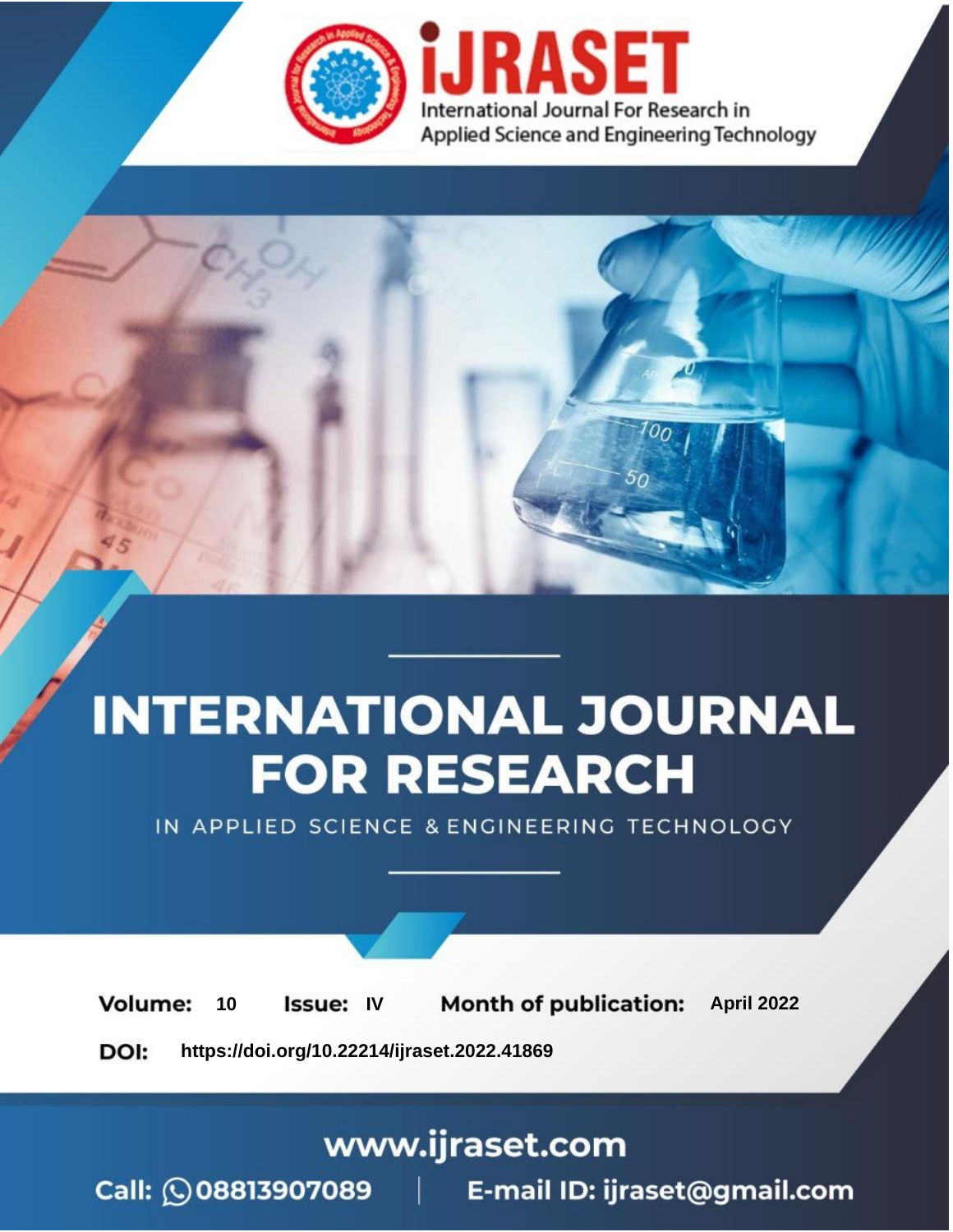

## **A Study on Investors Perception on Indian Mutual Funds System with Reference to Private and Public Players**

Ms. Daisy Bosco.  $\operatorname{T}^1$ , Dr. John Paul  $\operatorname{M}^2$ 

*<sup>1</sup>B.Com., MBA., School of Management Studies, Satyabhama Institute of Science and Technology, Chennai, Tamilnadu, South India <sup>2</sup>M.B.A., MHRM., M.Phil., TNSET., Ph.D., Associate Professor, Satyabhama Institute of Science and Technology, Chennai, Tamilnadu, South India*

*Abstract: The goal of this research is to find out more about investors' preferences and perceptions of the Indian mutual fund system, with a focus on private and public players. The two most common investor classes in the Indian mutual fund market, public and private players, were used to select mutual fund businesses. A mutual fund is a way of pooling money by distributing units to investors and investing the proceeds in securities in accordance with the offer document's goals. As a result, for the typical person, a mutual fund is the greatest investment since it allows them to invest in a diversified, professionally managed basket of securities at a low cost. In recent years, the number of investors and investment sources has exploded.*

## **I. INTRODUCTION**

This research focuses on consumer preferences and perceptions of the Indian mutual fund system, as well as whether investors prefer the private or public sectors. A mutual fund is a sort of investment that mostly invests in stocks. In order to give investors with steady and high returns, mutual funds are managed by a financial expert or organisation. People who invest in mutual funds are known as unitholders. It's a professionally managed open-end investment fund that pools money from multiple investors to purchase securities. Investors are given units based on the amount of money they have placed in mutual funds. As a result, a mutual fund is the greatest investment for the typical individual because it enables them to invest in a diversified, professionally managed basket of securities at a low cost.

Knowing how investors think about mutual funds and act becomes increasingly significant as it aids financial advisers in performing their duties more effectively and efficiently. Investor feedback is crucial to the long-term survival and acceleration of growth rates in mutual fund investments. Mutual fund returns have a low risk when compared to stock market returns. Consumers who want to minimise their risks while maximising their gains should invest in mutual funds. Mutual funds invest in a wide range of assets, including stocks and other equity instruments. It's also invested in debt securities, which are thought to be much safer.

## *A. Industry Profile*

In 1964, UTI created its first mutual fund, with a few options geared at small investors. A strong financial market with extensive participation is required in a developed economy. This programme was developed by the Government of India and the Reserve Bank of India to encourage saving and investment, as well as participation in the Corporation's revenue, profits, and gains through the acquisition, holding, management, and disposal of securities. The first mutual fund company in India was the Unit Trust of India. It was founded in 1963 as a joint venture between the Indian government and the Reserve Bank of India. The purpose of the UTI was to make it easier for small and inexperienced investors to buy shares and other financial instruments in larger companies. The UTI had a monopoly at the time. One of the company's long-running mutual fund programmes was the Unit Scheme 1964.

Consumers do not spend their entire budget on various goods and services. He plans to set aside a certain amount of money and invest a portion of it in mutual funds. At this moment, consumers are likely to find mutual funds to be a preferable option. They are financial intermediaries entrusted with channelling the extra income of individuals. Consumers have a variety of investment options, but mutual funds stand out for their risk, return, liquidity, profitability, transparency, and other characteristics. In recent years, mutual funds have grown in popularity.

As the name implies, public mutual funds are open to the whole public. It operates with lower risk levels whenever possible in the goal of achieving long-term growth. Government-owned enterprises contribute to these funds.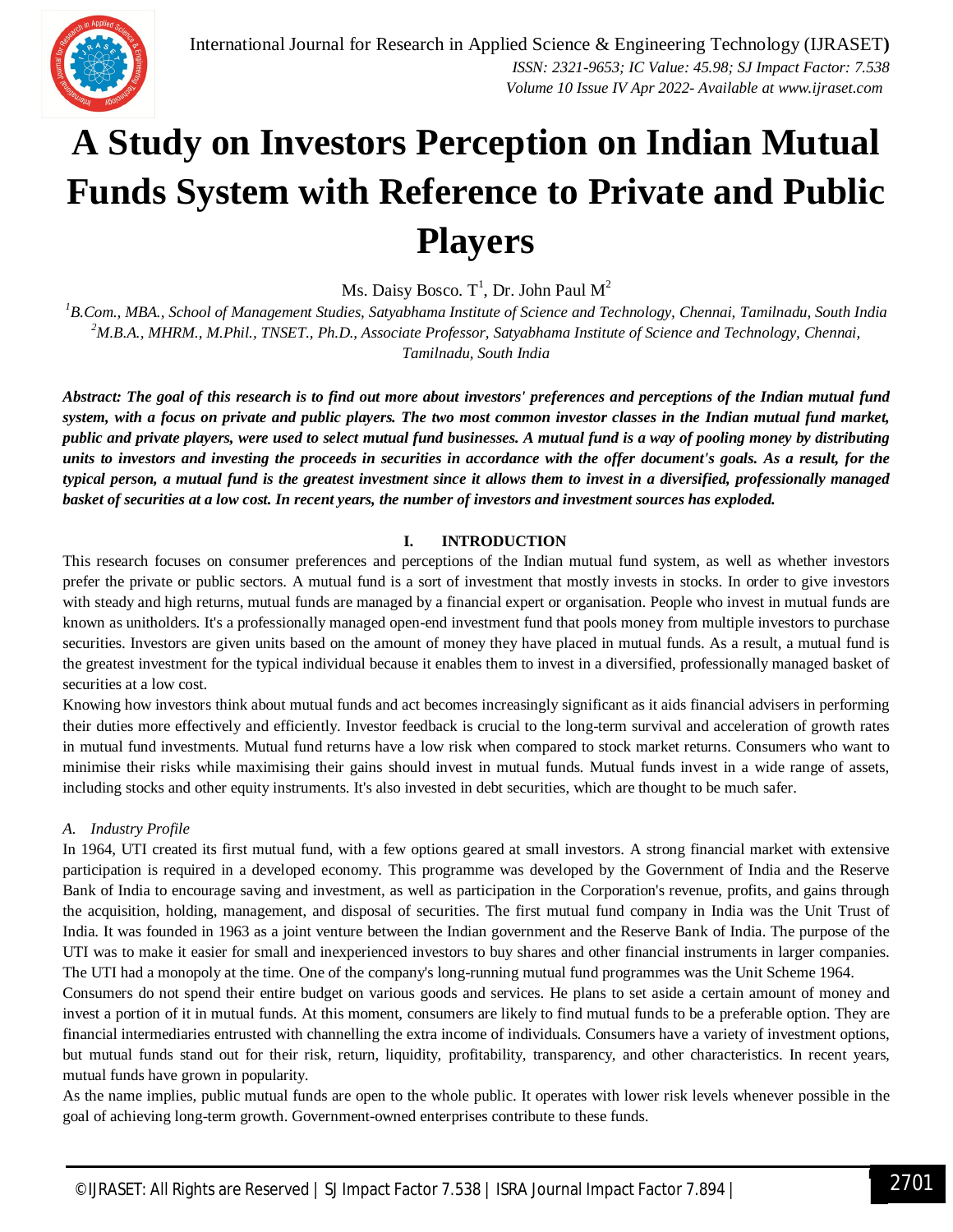

## International Journal for Research in Applied Science & Engineering Technology (IJRASET**)**  *ISSN: 2321-9653; IC Value: 45.98; SJ Impact Factor: 7.538*

 *Volume 10 Issue IV Apr 2022- Available at www.ijraset.com*

Professional fund managers make active investments in a wide range of securities in order to achieve the mutual funds' stated objectives, which may include capital growth or income. A public mutual fund can be an index fund, a stock fund, a bond fund, or a money market fund.

Shares in a public mutual fund can be purchased directly from the investment company or through one of its brokers. Mutual fund shares cannot be purchased or sold on secondary markets such as the New York Stock Exchange. Public mutual funds spread investment risk by pooling assets from a variety of investors and diversifying with a diverse range of investments.

Private mutual funds are an investment option provided only to a select set of people. Private mutual funds may operate similarly, but some may be willing to take more risks in the future in the goal of a higher return. These funds are supported by private sector companies.

The minimum investment in a private mutual fund is much higher than in a public mutual fund. Depending on the number of investors in a private mutual fund, there is minimal or no government regulation. For example, hedge funds and private mutual funds are leveraged more than public mutual funds.

Private mutual funds typically use financial derivatives, repurchase agreements, and other borrowing strategies. For private mutual funds, each country has its unique set of advantages. Investors who are wary of regulation will appreciate the fact that there is no need for an administrator or annual audits.

## *B. Problem Statement*

Every person has their own set of issues, such as expenses, services, regulations, profitability, participation, financial instability, and so on, which have been causing investors significant concern. The increased awareness of such issues is having a negative impact on investors' confidence in India's mutual fund business.

Investors Perception on Indian MUTUAL FUNDS System: Investors prefer Private Sector or Public Sector.

## *C. Need For The Study*

The primary purpose of this study is to have a better understanding of mutual funds and how they work. This allows us to gain a better understanding of the mutual fund industry's beginnings, growth, and future prospects. It also helps to understand how investors think about Indian mutual funds. Because my study is based on investors' impressions of public and private players in the Indian mutual fund system, as well as their schemes like equity, income, and balance, and the results associated with them. The study's goal is to find out what mutual fund preferences and interests public and private players have. Finally, this will help investors understand the benefits of mutual funds.

## *D. Scope And Significance Of Study*

My suggestion is limited to public and private mutual fund participants. There is a great demand for enhanced awareness in the mutual fund business. Private mutual funds have outperformed public mutual funds by a significant margin, owing to enhanced fund distribution, management, and portfolio manager performance, as well as their high-quality assets. An investor can invest in one or more Mutual Fund schemes and become a unit holder in those schemes. The money put in a Mutual Fund's specific plan is then invested in a variety of approved stocks, shares, bonds, and money market instruments by the fund manager.

## *E. Objectives Of The Study*

- *1)* To understand how investors, think about the Indian Mutual Funds System.
- *2)* To determine mutual fund risk and return.
- *3)* To evaluate the awareness towards Mutual Funds.
- *4)* To identify the behaviour of Mutual Funds investors.
- *5)* To know the preference of the Public and Private players.
- *6)* To identify the problem faced by the Mutual Funds investors.
- *7)* To identify the loyal investors in Mutual Funds.

#### *F. Limitations Of The Study*

Because the number of possible mutual fund investors in the chosen geographic area is limited, sample data for analysis is constrained. For such purposes, people are not interested to provide their personal investment details.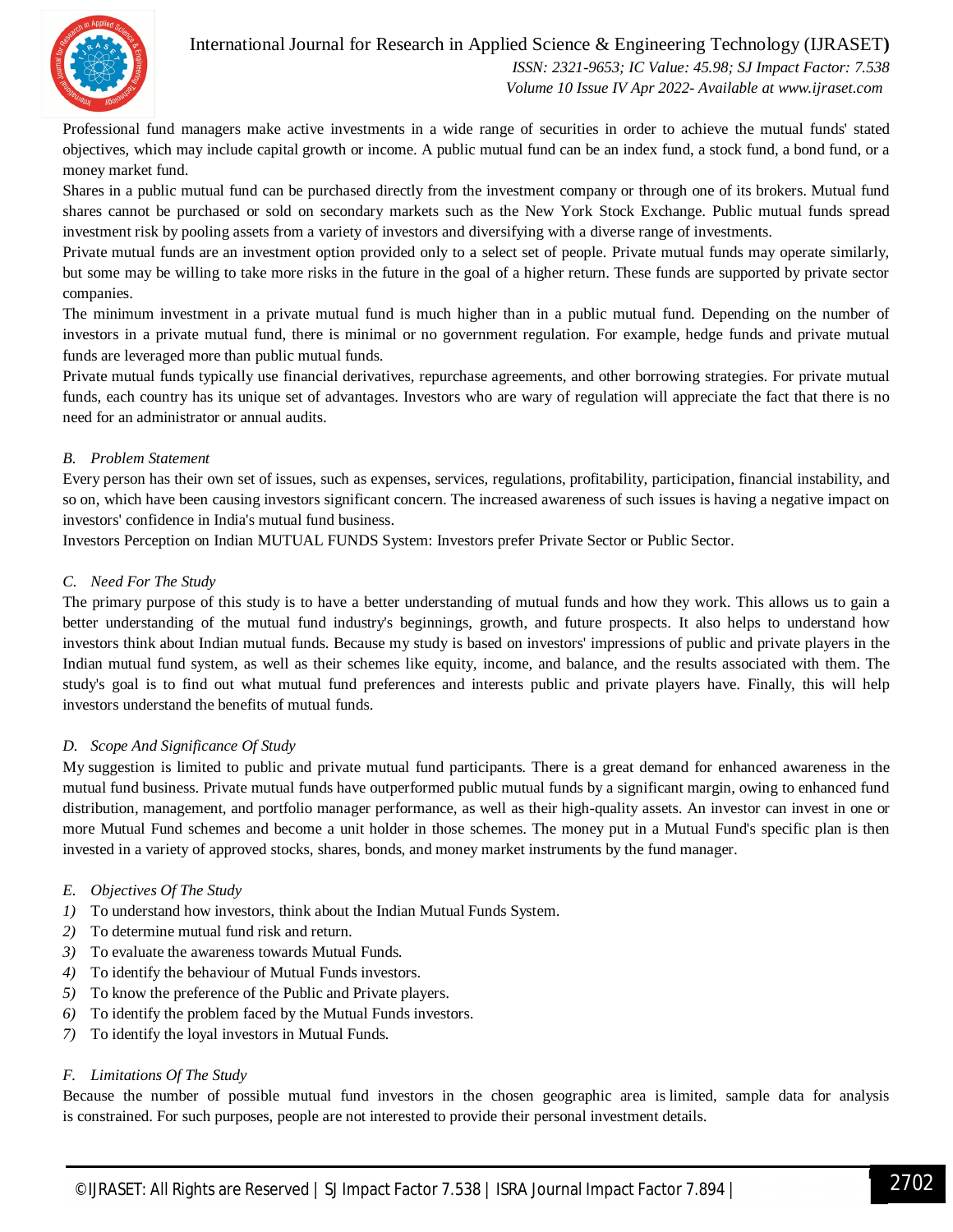

 *ISSN: 2321-9653; IC Value: 45.98; SJ Impact Factor: 7.538 Volume 10 Issue IV Apr 2022- Available at www.ijraset.com*

### **II. REVIEW OF LITERATURE**

Rajesh Trivedi, Prafulla Kumar Swain and Manoranjan Dash, 2017, The topic of this essay is An Indian Perspective on Investor Perceptions of Mutual Fund Decisions. The Indian financial sector is becoming more competitive, and the supply of diverse financial products must match investor demand expectations. Aiming for the best potential return with the least amount of risk is the goal of any investment, and mutual funds provide that opportunity to investors. As a result, the government is aiming to incorporate financial subjects into high school curriculum. Adults who have previously invested in mutual funds should continue to do so as their knowledge grows.

V. Rathnamani, 2013, Investor preferences in the Trichy mutual fund business are the subject of this essay. A mutual fund is the best investing instrument in today's complex and sophisticated financial landscape. In comparison to other financial products, mutual fund investment has grown in importance in India. Mutual fund investments are less risky and yield higher portfolio returns. The majority of investors in this survey are willing to pursue moderate and low-risk investments, with a moderate strategy being preferred by the majority. To entice more people to engage in mutual funds, mutual fund firms must implement an education programme on the benefits of doing so, as well as the safety and security given by mutual fund companies in this volatile stock market environment.

Ratheesh. K. Nair, 2016, This article discusses the issues and prospects of mutual fund investments, with a focus on Keralites. The study's goal was to examine the state's potential for mutual fund investment by examining investor behaviour and attitudes. By applying rigorous statistical techniques to the responses of 200 mutual fund investors and 200 non-mutual fund investors, the study was able to offer a wealth of information about the development and evolution of the mutual fund business in Kerala. Enhancing mutual fund services should be a top priority.

## **III. RESEARCH METHODOLOGY**

The goal of this descriptive study is to find out how investors feel about the Indian mutual fund system, with a focus on private and public players. The 140 samples were chosen using a stratified random sampling approach. The techniques used were correlations, one-way anova, and the Chi-square test. Secondary data includes a wide range of papers, journals, and digital content. The research took done in the Thoraipakkam neighbourhood of Chennai.

#### **IV. DATA ANALYSIS**

| Preference on Mutual<br>Funds | Frequency | Percentage |
|-------------------------------|-----------|------------|
| 1                             | 6         | 4.3%       |
| $\overline{2}$                | 6         | 4.3%       |
| 3                             | 61        | 43.6%      |
| 4                             | 42        | 30%        |
| 5                             | 25        | 17.9%      |
| Total                         | 140       | 100%       |

#### TABLE – 1 Rate Your Preference About Mutual Fund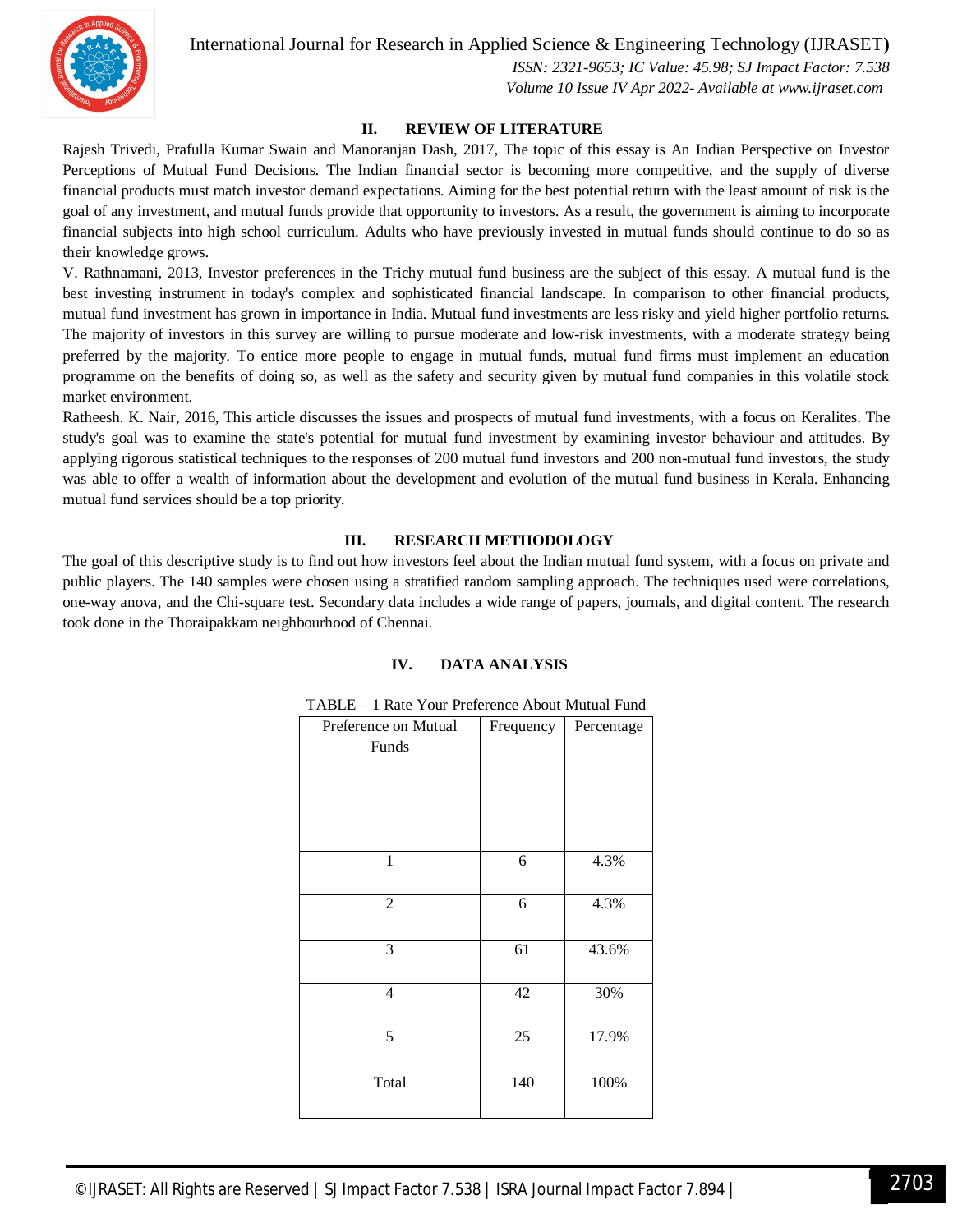*ISSN: 2321-9653; IC Value: 45.98; SJ Impact Factor: 7.538 Volume 10 Issue IV Apr 2022- Available at www.ijraset.com*

 $Figure - 1$ 



- *Interpretation:* As per the table and graph above, 4.30 % rated 1, 4.30 % rated 2, 43.60 % rated 3, 30 % rated 4, and 17.90 % rated 5.
- *Inference:* Majority (43.60%) of respondents rated **3** for Mutual Funds.

| Source About Mutual | Frequency | Percentage |
|---------------------|-----------|------------|
| Funds               |           |            |
| Advertisement       | 55        | 39.3%      |
| Peer Group          | 29        | 20.7%      |
| <b>Banks</b>        | 29        | 20.7%      |
| Financial Advisor   | 23        | 16.4%      |
| Others              |           | 2.8%       |
| Total               | 140       | 100%       |

TABLE – 2 The Source You Came To Know About Mutual Fund





- *Interpretation:* As per the table and graph above, 39.30 % said Advertisement, 20.70 % said Peer group, 20.70 % said Banks, 16.40 % said Financial advisor, and 2.80 % said Others.
- *Inference:* Majority (39.30%) of respondents said **Advertisement** was the source about Mutual Funds.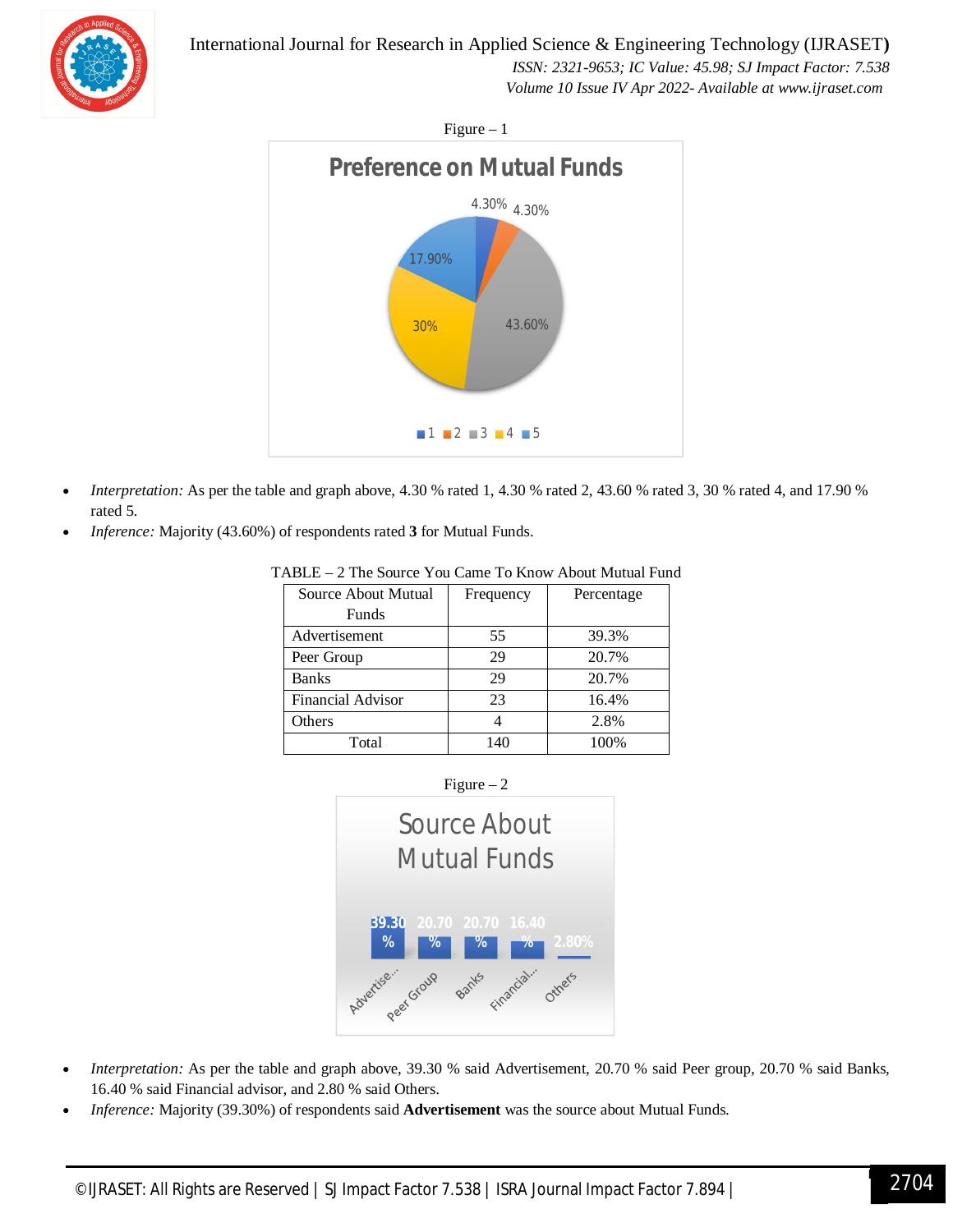

 *ISSN: 2321-9653; IC Value: 45.98; SJ Impact Factor: 7.538 Volume 10 Issue IV Apr 2022- Available at www.ijraset.com*

| Problem Faced by       | Frequency | Percentage |
|------------------------|-----------|------------|
| Investor               |           |            |
| Low level of awareness | 65        | 46.4%      |
| Price Manipulation     | 50        | 35.7%      |
| Confidence level       | 58        | 41.4%      |
| Takeovers and Mergers  | 54        | 38.6%      |
| Average                | 140       | 100%       |

## TABLE – 3 Could You State The Problem Faced By You As An Investor





- *Interpretation:* As per the table and chart above, 46.40 % stated Low level of awareness, 35.70 % stated Price manipulation, 41.40 % stated Confidence level, and 38.60 % stated Takeovers & Mergers.
- *Inference:* Majority (46.40%) of respondents stated Low level of awareness as problem faced by investor.

| Investment            | Frequency    | Percentage |
|-----------------------|--------------|------------|
| Sector                |              |            |
| <b>Public Sector</b>  | 58           | 41.4%      |
| <b>Private Sector</b> | 82           | 58.6%      |
| Total                 | $40^{\circ}$ | 100%       |

#### TABLE – 4 Investment Company Of Your Preference



- *Interpretation:* From that above table and chart 58.60% of respondents are Private sector and 41.40% of respondents are Public sector.
- *Inference:* Majority (58.60%) of respondents prefer **Private sector** for investment.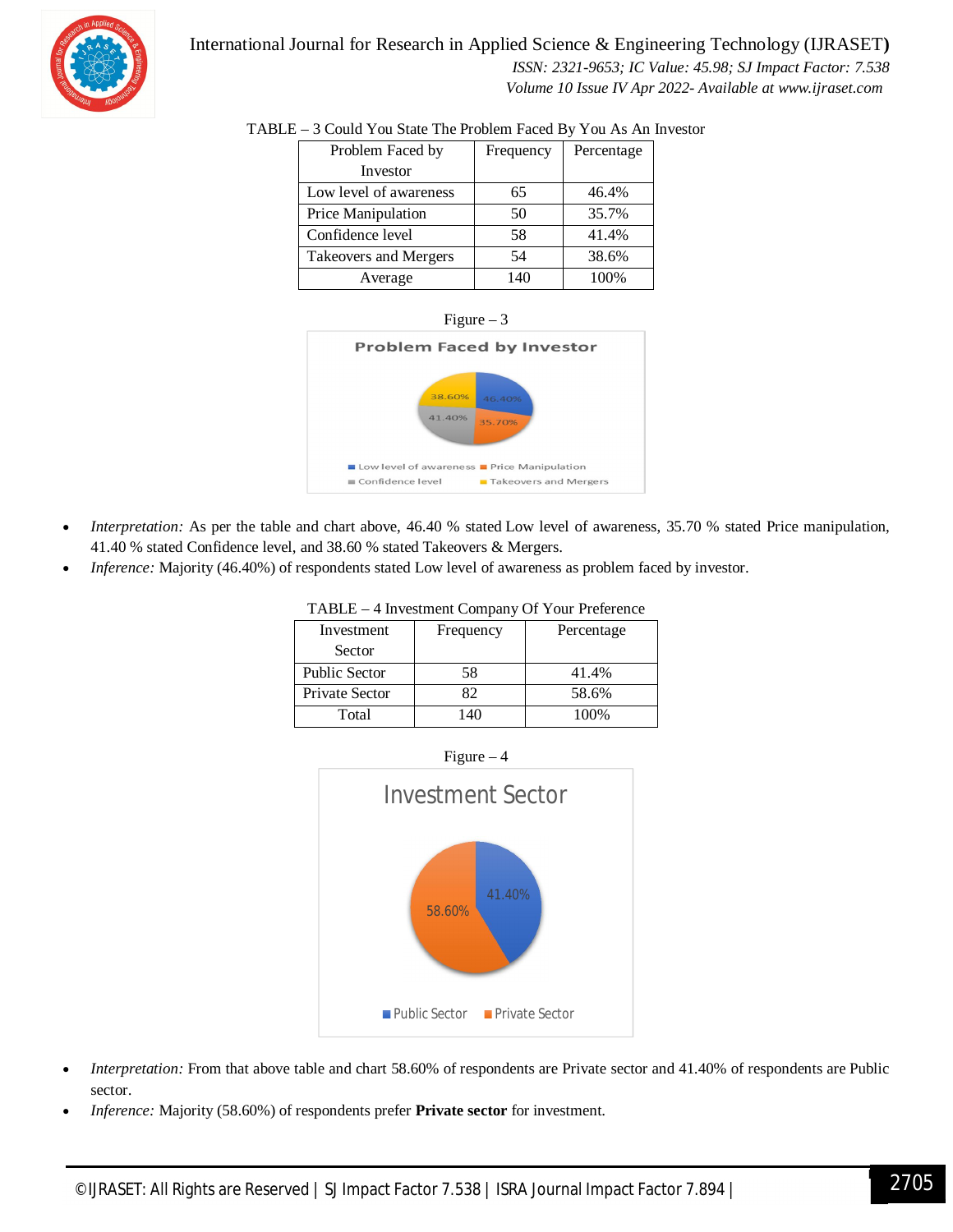

## *A. CHI Square Test*

- H0 Null hypothesis there is no significant relationship between the Investors and Preference of Mutual Funds company.
- H1 Alternative hypothesis there is significant relationship between the Investors and Preference of Mutual Funds company.

| Chi-Square Tests   |       |    |                        |  |
|--------------------|-------|----|------------------------|--|
|                    | Value | Df | Asymptotic             |  |
|                    |       |    | Significance (2-sided) |  |
| Pearson Chi-Square | .715a |    | 0.949                  |  |
| Likelihood Ratio   | 0.711 |    | 0.950                  |  |
| Linear-by-Linear   | 0.680 |    | 0.410                  |  |
| Association        |       |    |                        |  |
| N of Valid Cases   | 140   |    |                        |  |

*Interpretation:* We should accept the Null hypothesis since 0.949 is larger than 0.05 at the 5% level of significance. As a result, there is no significant difference between Investors and Mutual Funds Company Preference.

## *B. One Way Anova Test*

- H0 Null hypothesis there is no significant relationship between the Gender and the Investment company.
- H1 Alternative hypothesis there is significant relationship between the Gender and the Investment company.

| <b>ANOVA</b>  |         |     |        |       |       |
|---------------|---------|-----|--------|-------|-------|
| <b>GENDER</b> |         |     |        |       |       |
|               | Sum of  | Df  | Mean   | F     | Sig.  |
|               | Squares |     | Square |       |       |
| Between       | 1.360   | 3   | 0.453  | 1.833 | 0.144 |
| Groups        |         |     |        |       |       |
| Within        | 33.633  | 136 | 0.247  |       |       |
| Groups        |         |     |        |       |       |
| Total         | 34.993  | 139 |        |       |       |

*Interpretation:* We should accept the Null hypothesis because 0.144 is greater than 0.05 at the 5% level of significance. As a result, there is no significant difference between gender and investment company.

## *C. Correlations*

| Correlations  |                 |                     |              |
|---------------|-----------------|---------------------|--------------|
|               |                 | <b>ADITYA BIRLA</b> | <b>KOTAK</b> |
|               |                 | <b>SUN LIFE</b>     |              |
| <b>ADITYA</b> | Pearson         |                     | $.311**$     |
| <b>BIRLA</b>  | Correlation     |                     |              |
| <b>SUN</b>    | Sig. (2-tailed) |                     | 0.000        |
| <b>LIFE</b>   | N               | 140                 | 140          |
|               |                 |                     |              |
| <b>KOTAK</b>  | Pearson         | $.311**$            | 1            |
|               | Correlation     |                     |              |
|               | Sig. (2-tailed) | 0.000               |              |
|               | N               | 140                 | 140          |

*Interpretation:* Hence, the preference for Private Sector on Aditya Birla Sunlife and Kotak are Positively Correlated.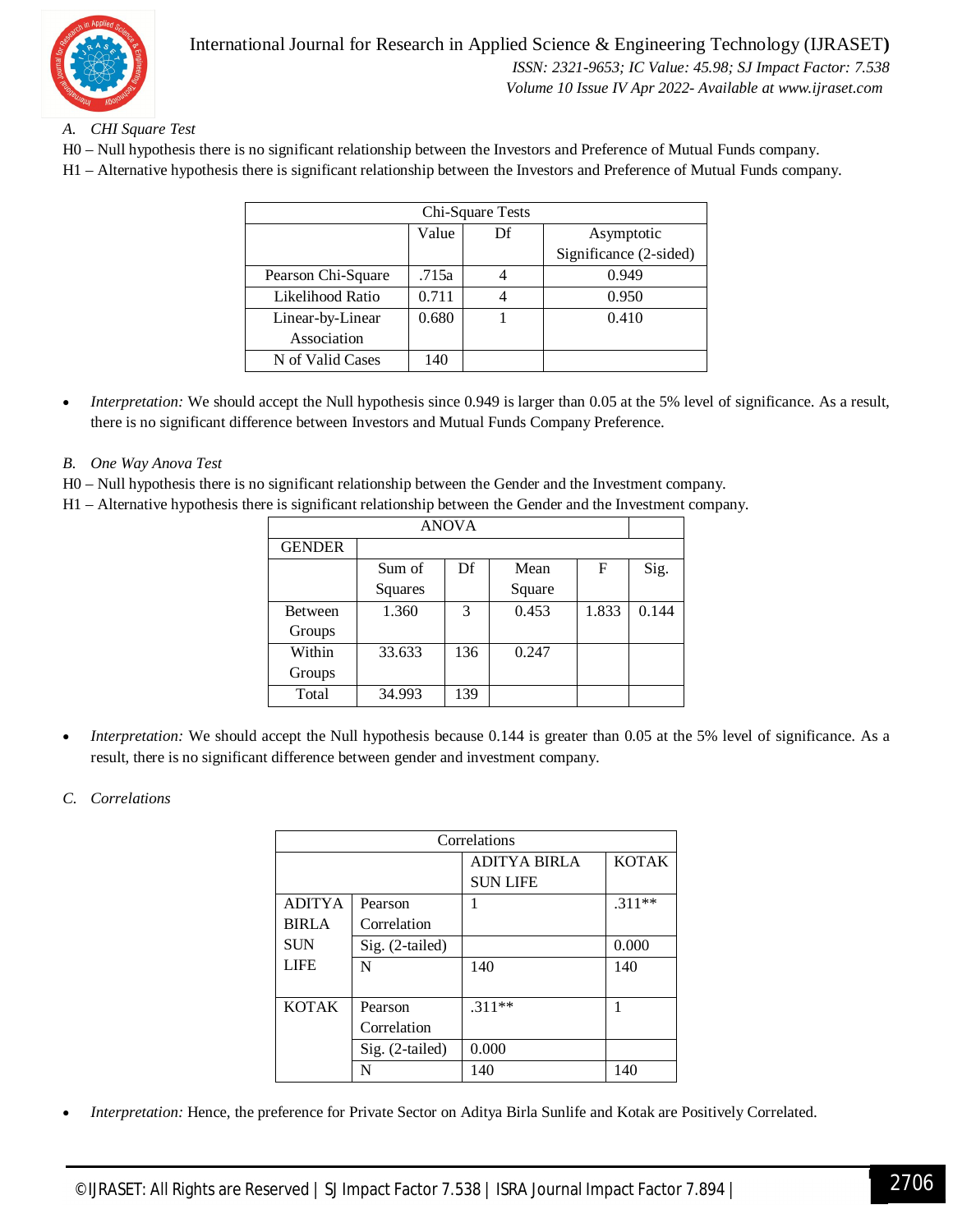

 *ISSN: 2321-9653; IC Value: 45.98; SJ Impact Factor: 7.538 Volume 10 Issue IV Apr 2022- Available at www.ijraset.com*

#### **V. FINDINGS**

Indian investors, according to my study, prefer private sector mutual funds. Private investors (58.6%) outperform public investors in the Mutual Fund system (41.4 %). Mutual fund investors are mostly between the ages of 21 and 25. Balanced funds are popular among new investors, who learned about them from friends and marketing. Investors in mutual funds who have a clear vision and grasp of risk and return are willing to advocate investing in a variety of funds.

#### **VI. SUGGESTIONS**

Despite the reality that we currently see many Mutual Fund advertising on television, some people still have no idea what a mutual fund is. My advice is to promote it not only through advertising, but also through campaigns, word-of-mouth, banks, and other methods. The most conspicuous investor profiles in the Indian Mutual Fund business, Public Players and Private Players, were used to select Mutual Fund houses. The firm will be able to push dangerous products onto the market as more consumers are ready to tolerate a moderate risk. Initially, they should strive to persuade municipal consultants to invest in mutual funds by selling the product and services. In both the public and private sectors of Mutual Funds, there is substantial evidence of a link between the pattern of fund mobilisation and redemption. In terms of mobilisation, if the current Mutual Funds trend continues, private and public players may become more tightly intertwined.

#### **VII. CONCLUSION**

This study investigates customer preferences and opinions of India's mutual fund structure, as well as whether investors prefer private or public players. Understanding how investors feel about mutual funds and how they act is becoming increasingly important because it allows financial advisors to do their jobs more effectively and efficiently. Investor input is crucial to mutual fund growth's long-term sustainability and acceleration. When compared to the stock market, mutual fund returns are low risk. Mutual funds are the greatest option for those with minimal experience in stock investing because they are managed by financial professionals. Mutual funds are safe and risky because they are part of a well-regulated investing environment in which investors' interests are protected by the regulator. According to my study, Indian investors prefer mutual funds in the private sector. Private investors outweigh public participants in the Indian Mutual Fund system because the return is better and the risk is lower in the private sector.

#### **REFERENCES**

- [1] International Journal of Economic ResearchISSN: 0972-9380available at http: www.serialsjournal.com© Serials Publications Pt. Ltd. Volume 14 Number 9 2017
- [2] IOSR Journal of Business and Management (IOSR-JBM) ISSN: 2278-487X. Volume 6, Issue 6 (Jan. Feb. 2013), PP 48-55 www.iosrjournals.org
- [3] JOURNAL OF CRITICAL REVIEWS ISSN- 2394-5125 VOL 7, ISSUE 17, 2020
- [4] International Journal of Innovative Technology and Exploring Engineering (IJITEE) ISSN: 2278-3075, Volume-8 Issue-6S, April 2019
- [5] www.researchgate.net/publication/319109300\_A\_Study\_of\_Investor's\_Perception\_Towards\_Mutual\_Fund\_Decision\_An\_Indian\_Perspectivelume 13 issue 1 July 2020
- [6] Singaporean Journal of Business economics, and management Studies (SJBem) VOL. 5, NO. 6, 2017
- [7] International Journal of Engineering and Management Research e-ISSN: 2250-0758 | p-ISSN: 2394-6962 Volume- 9, Issue- 1, www.ijemr.net https://doi.org/10.31033/ijemr.9.1.07
- [8] Journal of Management Research and Analysis, January March 2015;2(1):1-23
- [9] June 2, 2017; Paper sent back for Revision: July 18, 2017; Paper Acceptance Date: October 24, 2017.
- [10] A Study on Investor's Perception Towards Mutual Fund DOI:10.17010/IJF/2014/V8I10/71846Corpus ID: 155199893

file:///C:/Users/Lenovo/Downloads/Investors\_perception\_on\_mutual\_funds\_with\_referen.pdf

http://shodh.inflibnet.ac.in:8080/jspui/bitstream/123456789/4011/3/03\_litrature%20review.pdf

https://www.semanticscholar.org Corpus ID: 62828595

https://www.semanticscholar.org Corpus ID: 21715227

https://www.sebi.gov.in/sebi\_data/faqfiles/may-2017/1494501305219.pdf

https://www.slideshare.net/praveensingh247/perception-of-customer-towards-mutual-funds

https://www.slideshare.net/PriyankaBachkaniwala/mutual-fund-ppt-31393039

https://www.slideshare.net/SaraCooper161/mutual-funds-mutual-fund-basics-types-of-mutual-funds-mutual-fund-investments

https://www.etmoney.com/mutual-funds/equity/sectoral-banking/39

https://www.fundsupermart.co.in/main/fundinfo/worst\_Funds.svdo

https://cleartax.in/s/best-mutual-funds-india